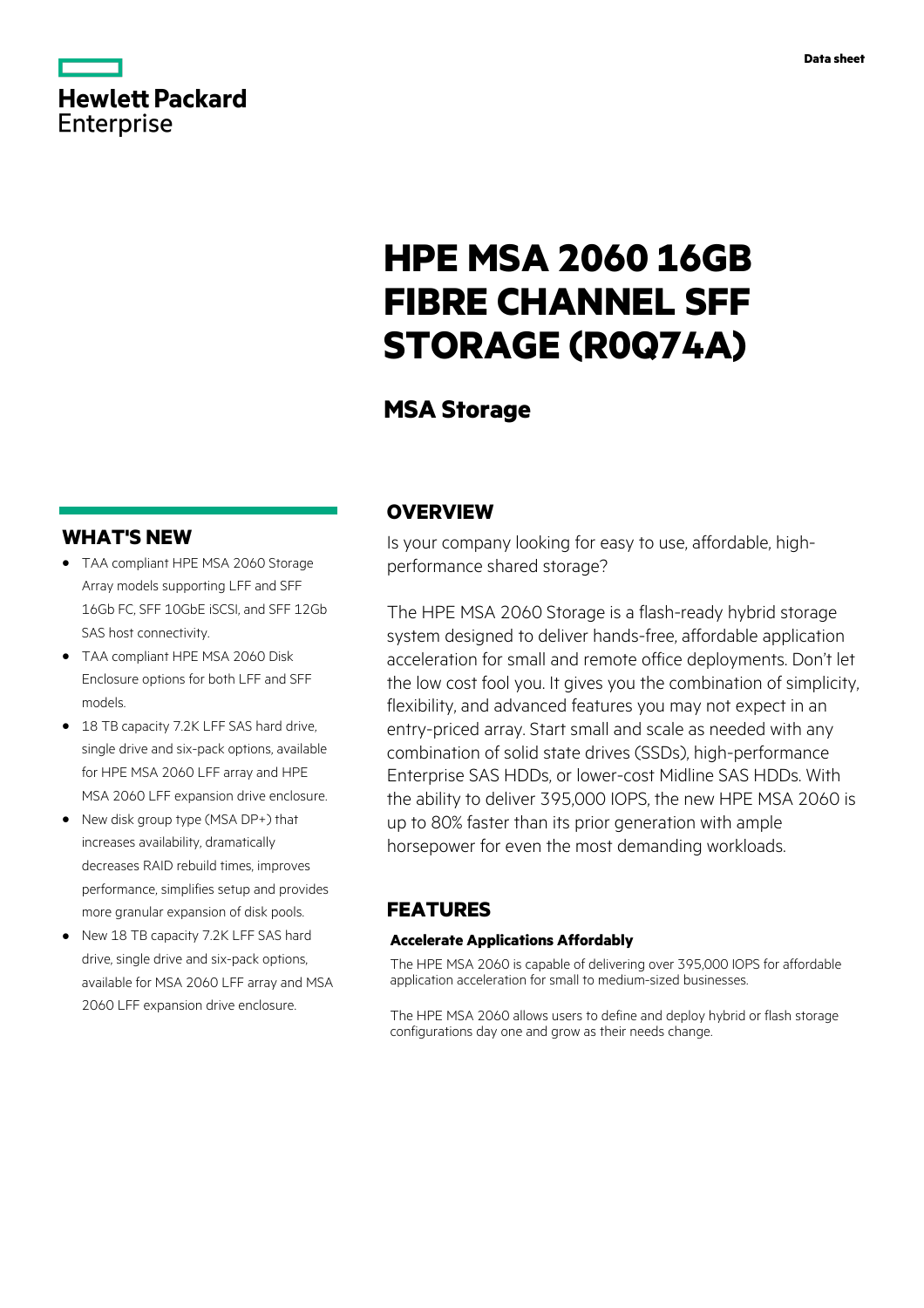### **MSA's 'Set and Forget' Data Services Does not Require a Dedicated Storage Administrator to Manage**

The HPE MSA 2060 Storage is easy to install, easy to use, easy to maintain, even for an IT generalist. Administrators will find the MSA 2060's new Storage Management Utility intuitive and easy to navigate.

HPE MSA's automated tiering engine dynamically responds to workload changes so you don't have to, insuring the hottest data will be moved to the fastest media automatically and in real-time.

#### **Leverage Data Protection Features to Keep your Business Running in the Event of a Disaster**

The HPE MSA 2060 Storage delivers virtualized snapshot technology making data protection and instant recovery a snap.

Remote replication via Fibre Channel (FC) or iSCSI facilitates affordable disaster recovery solution.

Encrypted SSDs and HDDs with local key management can be deployed to deliver a secure, encrypted hybrid flash array.

#### **Flexible, Modular Architecture that Facilitates Growth into the Future**

The HPE MSA 2060 Storage solution supports a mixture of 3.5 inch LFF and 2.5 inch SFF expansion enclosures for a maximum of 9 enclosures (10 total including the array).

Start small and scale as needed with any combination of SSDs, Enterprise SAS or MidLine SAS HDDs.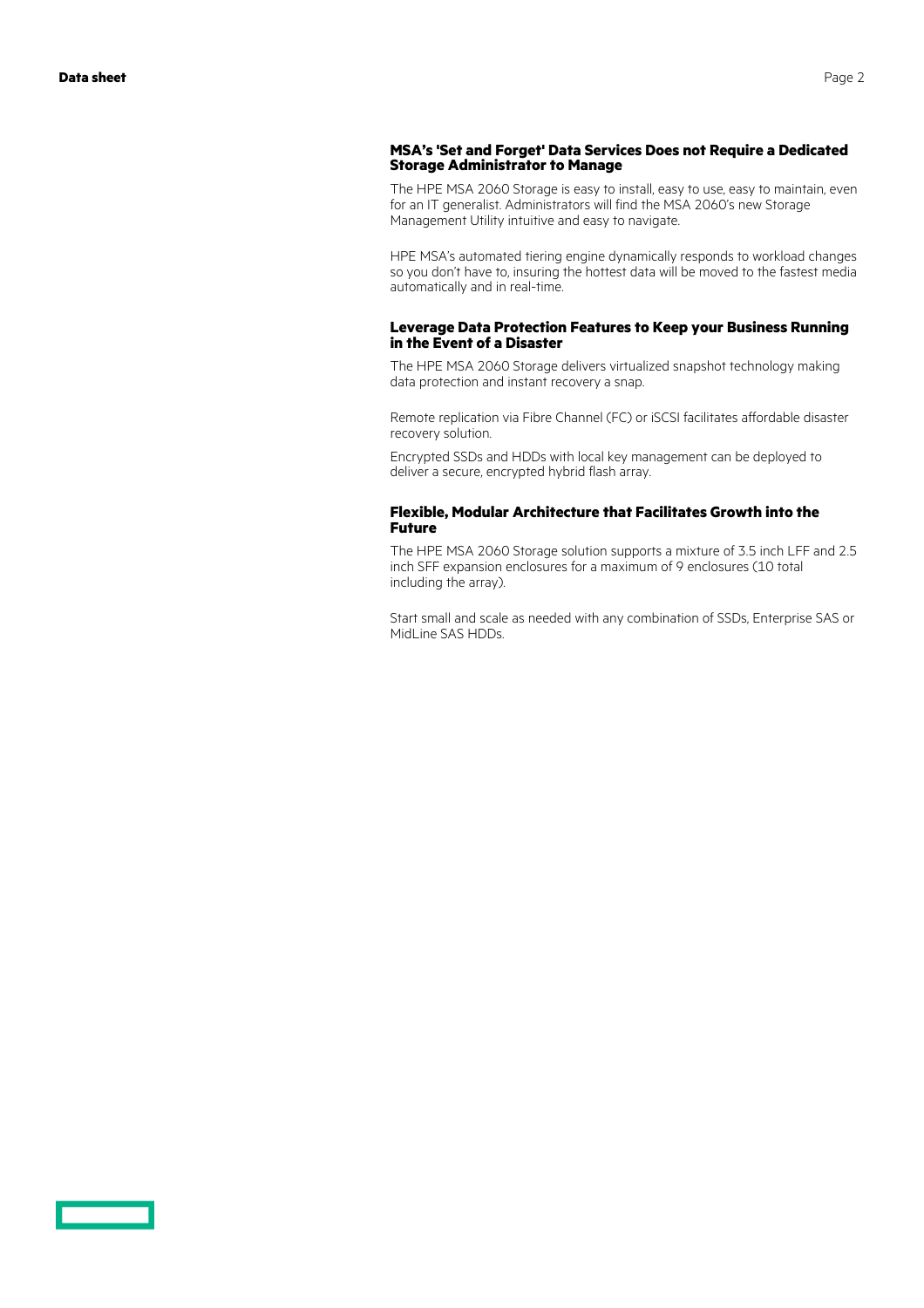### **Technical specifications HPE MSA 2060 16Gb Fibre Channel SFF Storage**

| <b>Product Number</b>                  | <b>ROQ74A</b>                                                                                                                                                      |
|----------------------------------------|--------------------------------------------------------------------------------------------------------------------------------------------------------------------|
| <b>Capacity</b>                        | 921.6 TB with SFF expansion / 2036.16 TB with LFF expansion (with maximum expansion)                                                                               |
| <b>Drive description</b>               | Up to 24 SFF HDD and/or SSD per array model                                                                                                                        |
| <b>Host interface</b>                  | 8-ports 16Gb FC, 4 ports per controller                                                                                                                            |
| <b>Storage controller</b>              | (2) HPE MSA 2060 16Gb FC storage controllers, 4-ports each                                                                                                         |
| <b>Storage expansion options</b>       | 24 drive bay 2060 SFF disk enclosure and/or 12 drive bay 2060 LFF disk enclosure (add up to 9)                                                                     |
| <b>Clustering support</b>              | Yes                                                                                                                                                                |
| <b>SAN backup support</b>              | Yes                                                                                                                                                                |
| <b>Storage mirroring support</b>       | Yes                                                                                                                                                                |
| <b>Systems Insight Manager support</b> | Yes                                                                                                                                                                |
| <b>Compatible operating systems</b>    | Windows Server 2022<br>Windows Server 2019<br>Windows Server 2016<br>VMWare vSphere 6.7<br>Red Hat Linux 8<br>SuSE SLES 15                                         |
| <b>Form factor</b>                     | 2U                                                                                                                                                                 |
| <b>Energy efficiency</b>               | Energy Star Compliant                                                                                                                                              |
| <b>Product Dimensions (metric)</b>     | 8.9 x 44.5 x 50.8 cm                                                                                                                                               |
| Weight                                 | 5 kg                                                                                                                                                               |
| Warranty                               | Three-year limited warranty, parts exchange next business day delivery.<br>Disk enclosures, hard drives and Options for the HPE MSA 2060 carry their own warranty. |